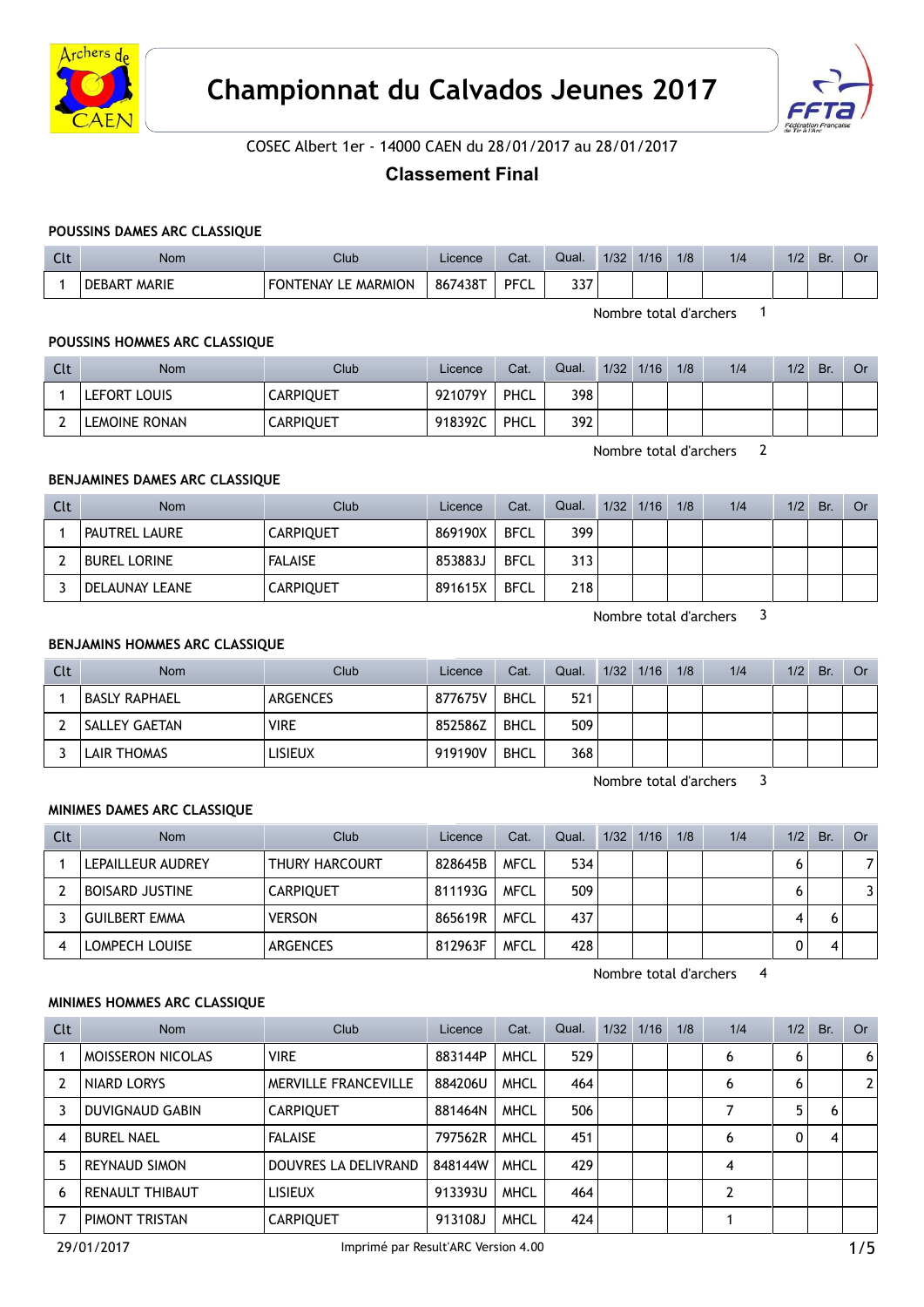|  |  | $\mathbf{v}$ | ΜI<br>ANO<br>∵v⊪<br>. . | ່ ດດລະ<br>. ററ.<br>. | <b>MHC</b> | $\sim$<br>. |  |  |  |  |  |  |  |  |
|--|--|--------------|-------------------------|----------------------|------------|-------------|--|--|--|--|--|--|--|--|
|--|--|--------------|-------------------------|----------------------|------------|-------------|--|--|--|--|--|--|--|--|

Nombre total d'archers 8

Nombre total d'archers 4

### CADETTES DAMES ARC CLASSIQUE

| Clt | <b>Nom</b>               | Club                | Licence | Cat.        | Qual. | 1/32 1/16 | 1/8 | 1/4 | 1/2 | Br. | Or |
|-----|--------------------------|---------------------|---------|-------------|-------|-----------|-----|-----|-----|-----|----|
|     | LENOBLE LUCIE            | <b>FALAISE</b>      | 796204P | <b>CFCL</b> | 329   |           |     |     | 6   |     | 7  |
|     | LEVADE MARIANNE          | <b>CAEN</b>         | 739162M | <b>CFCL</b> | 539   |           |     |     | 6   |     | 3  |
|     | <b>COIGNET GABRIELLE</b> | <b>CARPIQUET</b>    | 892307Z | <b>CFCL</b> | 299   |           |     |     |     |     |    |
|     | <b>VIEL AMBRE</b>        | FONTENAY LE MARMION | 867401C | <b>CFCL</b> | 330   |           |     |     | 4   |     |    |

### CADETS HOMMES ARC CLASSIQUE

| Clt            | Nom                      | Club                        | Licence | Cat.        | Qual. | 1/32 1/16 | 1/8 | 1/4 | 1/2            | Br. | <b>Or</b>      |
|----------------|--------------------------|-----------------------------|---------|-------------|-------|-----------|-----|-----|----------------|-----|----------------|
|                | <b>GUNTZBERGER ROBIN</b> | <b>CARPIQUET</b>            | 763475P | <b>CHCL</b> | 521   |           |     | 6   | 6              |     | 6 <sup>1</sup> |
| $\overline{2}$ | <b>DORTEE TIM</b>        | <b>COURSEULLES SUR MER</b>  | 824842T | <b>CHCL</b> | 523   |           |     | 7   | 6              |     | 0              |
| 3              | SIMON NICOLAS            | <b>CARPIQUET</b>            | 865782T | <b>CHCL</b> | 550   |           |     | 6   | 5 <sup>1</sup> | 6   |                |
| 4              | <b>LACOUR SYLVAIN</b>    | <b>ARGENCES</b>             | 753744M | <b>CHCL</b> | 493   |           |     | 6   | 0              | 0   |                |
| 5              | POISSON JORIS            | <b>CARPIQUET</b>            | 792883E | <b>CHCL</b> | 537   |           |     | 4   |                |     |                |
| 6              | <b>GOUPIL THOMAS</b>     | <b>MERVILLE FRANCEVILLE</b> | 804521E | <b>CHCL</b> | 496   |           |     | 3   |                |     |                |
|                | PALMIER PAUL             | <b>OUISTREHAM</b>           | 840439W | <b>CHCL</b> | 521   |           |     | 2   |                |     |                |
| 8              | <b>HEOT ADRIEN</b>       | FONTENAY LE MARMION         | 793600J | <b>CHCL</b> | 479   |           |     | 0   |                |     |                |
| 9              | ROGER JULES              | <b>VIRE</b>                 | 849202W | <b>CHCL</b> | 439   |           |     |     |                |     |                |
| 10             | ANTONOT ALEXANDRE        | <b>LISIEUX</b>              | 862991J | <b>CHCL</b> | 414   |           |     |     |                |     |                |

Nombre total d'archers 10

### JUNIORS DAMES ARC CLASSIQUE

| Clt | <b>Nom</b>              | Club            | Licence | Cat.        | Qual. | 1/32 | 1/16 | 1/8 | 1/4 | 1/2 | Br. | Or |
|-----|-------------------------|-----------------|---------|-------------|-------|------|------|-----|-----|-----|-----|----|
|     | <b>LAISNEY CAROLINE</b> | CAEN            | 865714U | <b>JFCL</b> | 450   |      |      |     |     |     |     |    |
|     | LACOUR JULIE            | <b>ARGENCES</b> | 710142U | <b>JFCL</b> | 433   |      |      |     |     |     |     |    |

Nombre total d'archers 2

#### JUNIORS HOMMES ARC CLASSIQUE

| Clt | Nom                     | Club                         | Licence | Cat.        | Qual. | 1/32 | 1/16 | 1/8 | 1/4 | 1/2 | Br. | Or |
|-----|-------------------------|------------------------------|---------|-------------|-------|------|------|-----|-----|-----|-----|----|
|     | <b>DUPONT ALEXIS</b>    | FONTENAY LE MARMION          | 723990W | <b>JHCL</b> | 551   |      |      |     |     |     |     |    |
|     | <b>TABURET GEOFFREY</b> | <b>HEROUVILLE SAINT CLAI</b> | 726101R | JHCL        | 522   |      |      |     |     |     |     |    |

Nombre total d'archers 2

## SENIORS DAMES ARC CLASSIQUE

| Clt            | <b>Nom</b>               | Club                         | Licence | Cat.        | Qual. | $1/32$ $1/16$ | 1/8 | 1/4 | 1/2 | Br. | Or |
|----------------|--------------------------|------------------------------|---------|-------------|-------|---------------|-----|-----|-----|-----|----|
|                | LUSTIERE EMMANUELLE      | <b>HEROUVILLE SAINT CLAI</b> | 699797Z | <b>SFCL</b> | 493   |               |     |     |     |     |    |
| $\overline{2}$ | <b>REYNAUD LAURENCE</b>  | DOUVRES LA DELIVRAND         | 8542815 | <b>SFCL</b> | 481   |               |     |     |     |     |    |
| 3              | MATRON DOMINIQUE         | <b>OUISTREHAM</b>            | 835003M | <b>SFCL</b> | 477   |               |     |     |     |     |    |
| 4              | POIRRIER VERONIQUE       | <b>OUISTREHAM</b>            | 609814S | <b>SFCL</b> | 469   |               |     |     |     |     |    |
| 5              | LACOUR SONIA             | ARGENCES                     | 791033U | <b>SFCL</b> | 408   |               |     |     |     |     |    |
| 6              | PETIT COLETTE            | DOUVRES LA DELIVRAND         | 848184P | <b>SFCL</b> | 368   |               |     |     |     |     |    |
|                | <b>DELAHAYE CECILE</b>   | <b>ARGENCES</b>              | 899399H | <b>SFCL</b> | 361   |               |     |     |     |     |    |
| 8              | <b>GIUPPONI CHARLENE</b> | <b>HEROUVILLE SAINT CLAI</b> | 738543P | <b>SFCL</b> | 279   |               |     |     |     |     |    |

Nombre total d'archers 8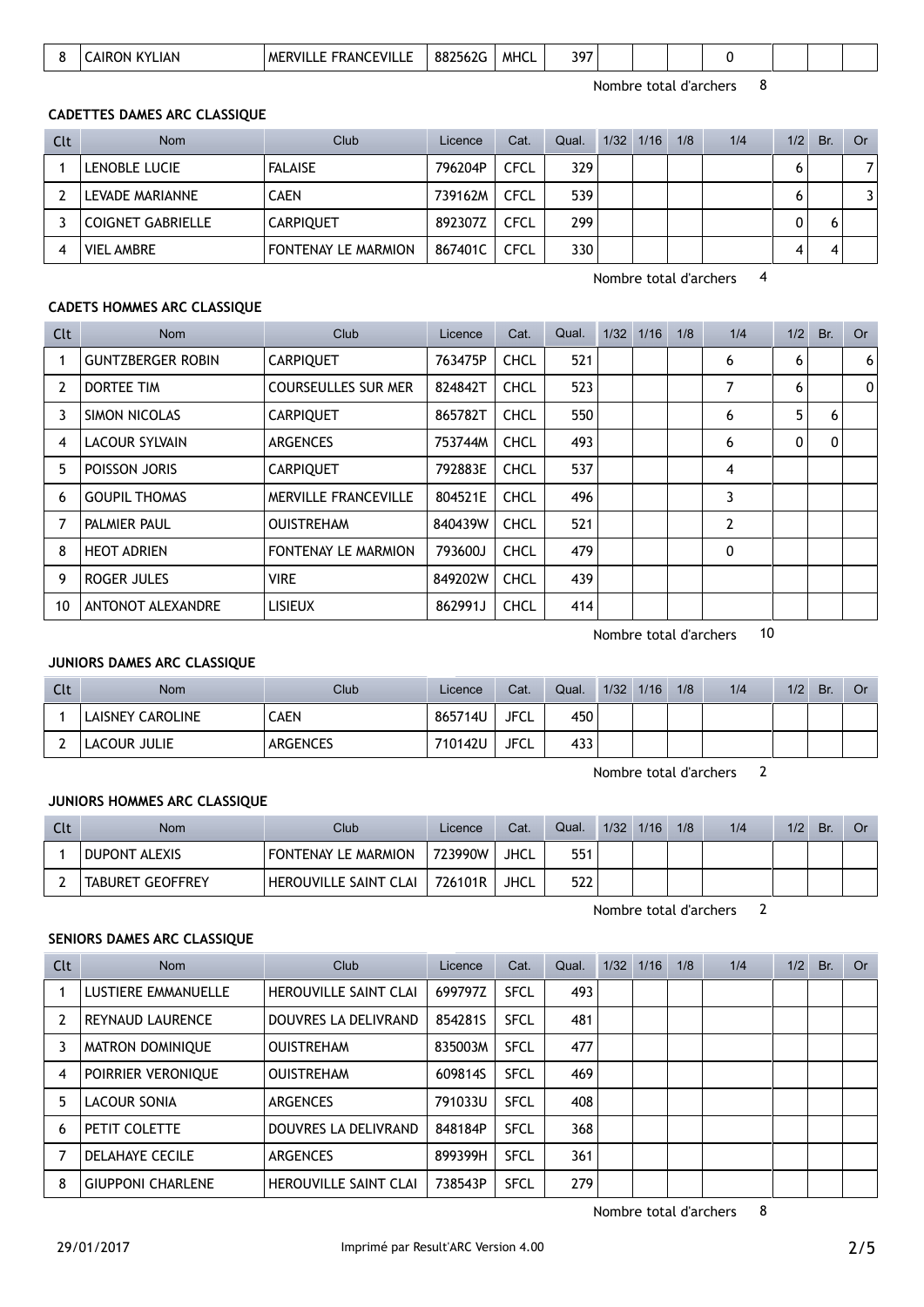### SENIORS HOMMES ARC CLASSIQUE

| Clt            | <b>Nom</b>                | Club                       | Licence | Cat.        | Qual. | 1/32 1/16 | 1/8 | 1/4 | $1/2$ Br. | <b>Or</b> |
|----------------|---------------------------|----------------------------|---------|-------------|-------|-----------|-----|-----|-----------|-----------|
| 1              | <b>DUREL THIERRY</b>      | ST PIERRE SUR DIVES        | 672102W | <b>SHCL</b> | 544   |           |     |     |           |           |
| $\overline{2}$ | LEVADE PHILIPPE           | <b>CAEN</b>                | 704702F | <b>SHCL</b> | 544   |           |     |     |           |           |
| 3              | FERRE ALEXANDRE           | CARPIQUET                  | 429635V | <b>SHCL</b> | 534   |           |     |     |           |           |
| 4              | <b>JEANNE CLEMENT</b>     | CARPIQUET                  | 909723E | SHCL        | 524   |           |     |     |           |           |
| 5              | MEYER PASCAL              | DOUVRES LA DELIVRAND       | 649972S | <b>SHCL</b> | 522   |           |     |     |           |           |
| 6              | <b>CHAPON THIERRY</b>     | HEROUVILLE SAINT CLAI      | 800075X | <b>SHCL</b> | 520   |           |     |     |           |           |
| 7              | <b>GUESDON OLIVIER</b>    | <b>CAEN</b>                | 701655U | <b>SHCL</b> | 514   |           |     |     |           |           |
| 8              | LE ROY OLIVIER            | <b>CARPIQUET</b>           | 851805A | <b>SHCL</b> | 511   |           |     |     |           |           |
| 9              | LEPELLETIER CHARLES       | <b>COURSEULLES SUR MER</b> | 826665Z | <b>SHCL</b> | 494   |           |     |     |           |           |
| Ex             | <b>HAUTEUR MARC</b>       | <b>CARPIQUET</b>           | 717062R | <b>SHCL</b> | 494   |           |     |     |           |           |
| 11             | <b>ANNE CYRIL</b>         | <b>BAYEUX</b>              | 701634W | <b>SHCL</b> | 491   |           |     |     |           |           |
| 12             | <b>BERTHET ANDRE</b>      | <b>OUISTREHAM</b>          | 889166K | <b>SHCL</b> | 486   |           |     |     |           |           |
| Ex             | <b>ETARD CHRISTOPHE</b>   | <b>CAEN</b>                | 811327C | <b>SHCL</b> | 486   |           |     |     |           |           |
| 14             | <b>CAPDEVILA PHILIPPE</b> | <b>OUISTREHAM</b>          | 914836M | <b>SHCL</b> | 481   |           |     |     |           |           |
| 15             | <b>LANCON FRANCK</b>      | <b>VERSON</b>              | 415435K | <b>SHCL</b> | 480   |           |     |     |           |           |
| 16             | <b>DURAND PHILIPPE</b>    | <b>CAEN</b>                | 466148H | SHCL        | 475   |           |     |     |           |           |
| 17             | MALHERBE CHRISTIAN        | DOUVRES LA DELIVRAND       | 347420F | SHCL        | 464   |           |     |     |           |           |
| 18             | <b>BASLY BENOIT</b>       | ST PIERRE SUR DIVES        | 448032S | <b>SHCL</b> | 459   |           |     |     |           |           |
| Ex             | <b>BOUCE DAVID</b>        | <b>CAEN</b>                | 878677J | <b>SHCL</b> | 459   |           |     |     |           |           |
| 20             | <b>TRAVERT JOEL</b>       | <b>OUISTREHAM</b>          | 855844R | <b>SHCL</b> | 458   |           |     |     |           |           |
| 21             | <b>RENOUF GUILLAUME</b>   | <b>VERSON</b>              | 297926H | SHCL        | 456   |           |     |     |           |           |
| 22             | <b>VERITE BERNARD</b>     | <b>COURSEULLES SUR MER</b> | 778203Y | SHCL        | 455   |           |     |     |           |           |
| 23             | MUSSIER PIERRE            | <b>CAEN</b>                | 688161B | <b>SHCL</b> | 454   |           |     |     |           |           |
| 24             | <b>CORTES JOSE LUIS</b>   | <b>OUISTREHAM</b>          | 8691855 | <b>SHCL</b> | 440   |           |     |     |           |           |
| 25             | <b>RENOUF PHILIPPE</b>    | <b>VERSON</b>              | 346916H | SHCL        | 438   |           |     |     |           |           |
| Ex             | <b>GOSSELIN JEROME</b>    | <b>LISIEUX</b>             | 926874X | <b>SHCL</b> | 438   |           |     |     |           |           |
| 27             | DIGARD MAX                | <b>ARGENCES</b>            | 900537V | <b>SHCL</b> | 432   |           |     |     |           |           |
| 28             | <b>BONILLO ROBERT</b>     | <b>BAYEUX</b>              | 753455Y | <b>SHCL</b> | 423   |           |     |     |           |           |
| 29             | <b>TAVENNE LAURENT</b>    | LISIEUX                    | 718485M | <b>SHCL</b> | 417   |           |     |     |           |           |
| 30             | <b>LUSTIERE FLORENT</b>   | HEROUVILLE SAINT CLAI      | 745601L | <b>SHCL</b> | 393   |           |     |     |           |           |
| 31             | POTIN CLAUDE              | <b>BAYEUX</b>              | 677149G | <b>SHCL</b> | 384   |           |     |     |           |           |
| 32             | LEBREDONCHEL ALAIN        | ST PIERRE SUR DIVES        | 855698G | <b>SHCL</b> | 383   |           |     |     |           |           |
| 33             | DEMOTA ALAIN              | <b>COURSEULLES SUR MER</b> | 800657E | <b>SHCL</b> | 378   |           |     |     |           |           |
| 34             | LE GOFF JEAN YVES         | ARGENCES                   | 872793N | <b>SHCL</b> | 300   |           |     |     |           |           |

Nombre total d'archers 34

## CADETS HOMMES ARC A POULIES

| Clt | <b>Nom</b>             | Club             | Licence | Cat. | Qual. | 1/32 | 1/16 | 1/8 | 1/4 | 1/2 | Br. | Or  |
|-----|------------------------|------------------|---------|------|-------|------|------|-----|-----|-----|-----|-----|
|     | PALY JOCELIN           | <b>CARPIOUET</b> | 793134C | CHCO | 558   |      |      |     |     | 137 |     | 137 |
|     | <b>BOISARD PAUL</b>    | <b>CARPIOUET</b> | 746126G | CHCO | 465   |      |      |     |     | 128 |     | 128 |
|     | <b>FONTAINE DAMIEN</b> | <b>CARPIOUET</b> | 811195J | CHCO | 439   |      |      |     |     | 90  | 134 |     |
|     | LANGLOIS HUGO          | <b>CARPIQUET</b> | 838458T | CHCO | 440   |      |      |     |     | 27  | 125 |     |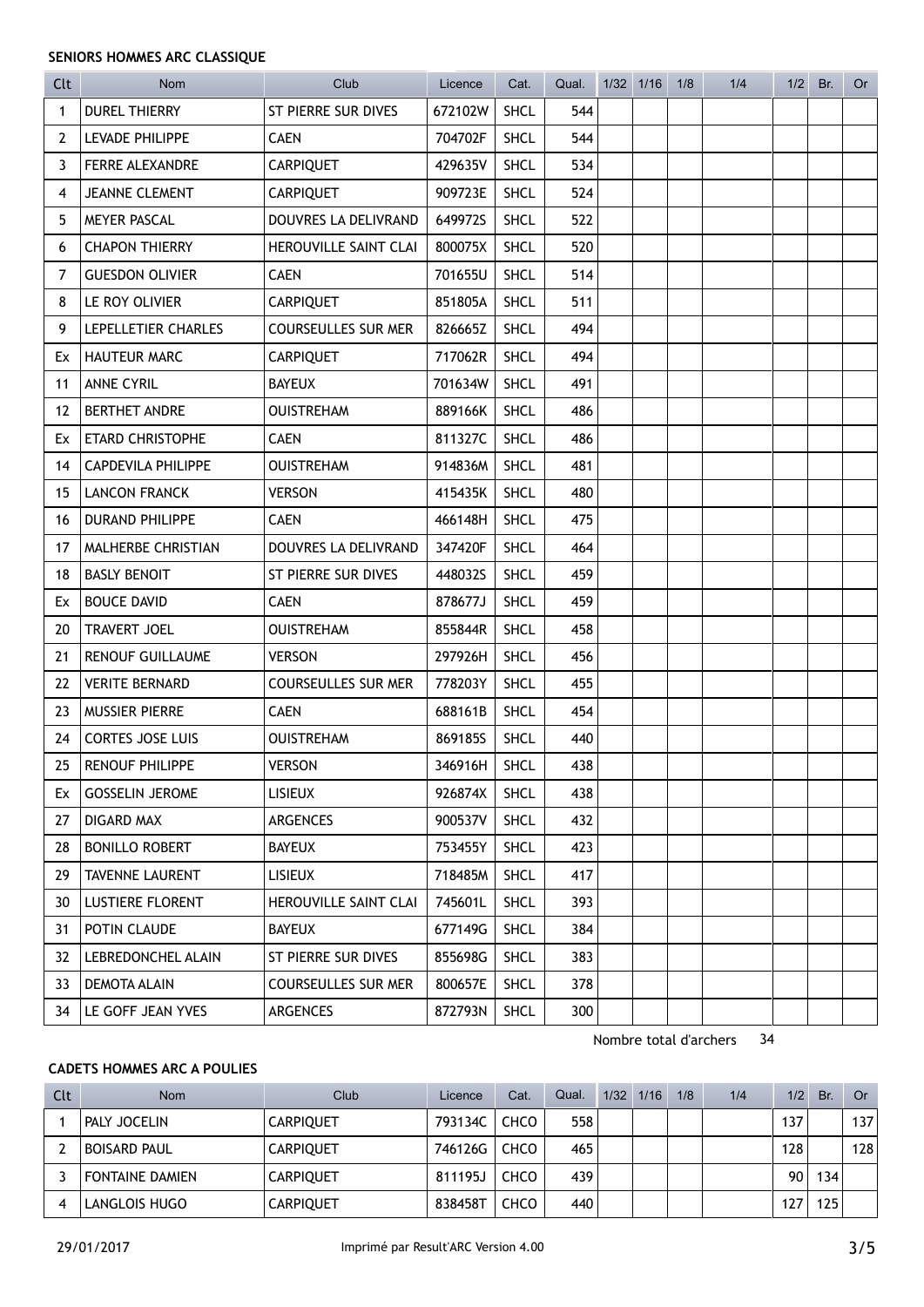#### JUNIORS HOMMES ARC A POULIES

| Clt | <b>Nom</b>                | Club                       | Licence | Cat.        | Qual. | 1/32 | 1/16 | 1/8 | 1/4 | 1/2 | Br. | 0r  |
|-----|---------------------------|----------------------------|---------|-------------|-------|------|------|-----|-----|-----|-----|-----|
|     | <b>BOISARD DAMIEN</b>     | <b>CARPIOUET</b>           | 722675S | <b>JHCO</b> | 564   |      |      |     |     | 141 |     | 140 |
|     | <b>ENGELS THOMAS</b>      | <b>COURSEULLES SUR MER</b> | 702538D | <b>JHCO</b> | 575   |      |      |     |     | 144 |     | 140 |
|     | <b>BOISGONTIER THOMAS</b> | ARGENCES                   | 732477W | <b>JHCO</b> | 531   |      |      |     |     | 37  | 134 |     |
| 4   | <b>MOREL WILLIAM</b>      | DOUVRES LA DELIVRAND       | 863184U | <b>JHCO</b> | 477   |      |      |     |     | 133 | 121 |     |

Nombre total d'archers 4

## SENIORS DAMES ARC A POULIES

| Clt | <b>Nom</b>        | Club                | Licence | Cat.        | Qual. | $1/32$ $1/16$ | 1/8 | 1/4 | 1/2 | Br. | <b>Or</b> |
|-----|-------------------|---------------------|---------|-------------|-------|---------------|-----|-----|-----|-----|-----------|
|     | REGNASCO MELISSA  | CAEN                | 904667J | <b>SFCO</b> | 573   |               |     |     |     |     |           |
|     | POULINGUE VALERIE | ST PIERRE SUR DIVES | 814319E | <b>SFCO</b> | 557   |               |     |     |     |     |           |
|     | DARCILLON CECILE  | FONTENAY LE MARMION | 771397A | <b>SFCO</b> | 550   |               |     |     |     |     |           |
|     | CÔME SORAYA       | <b>CAEN</b>         | 903994C | <b>SFCO</b> | 406   |               |     |     |     |     |           |

Nombre total d'archers 4

### SENIORS HOMMES ARC A POULIES

| Clt               | <b>Nom</b>                     | Club                       | Licence | Cat.        | Qual. | 1/32 | 1/16 | 1/8 | 1/4                          | 1/2 | Br. | <b>Or</b> |
|-------------------|--------------------------------|----------------------------|---------|-------------|-------|------|------|-----|------------------------------|-----|-----|-----------|
| 1                 | <b>POULINGUE OLIVIER</b>       | ST PIERRE SUR DIVES        | 672124V | SHCO        | 577   |      |      |     |                              |     |     |           |
| $\overline{2}$    | DARCILLON DENIS                | FONTENAY LE MARMION        | 771395Y | <b>SHCO</b> | 574   |      |      |     |                              |     |     |           |
| 3                 | REGNASCO SANTIAGO              | <b>CAEN</b>                | 931293A | SHCO        | 567   |      |      |     |                              |     |     |           |
| 4                 | <b>ANFRAY GILDAS</b>           | <b>FONTENAY LE MARMION</b> | 717158V | <b>SHCO</b> | 567   |      |      |     |                              |     |     |           |
| 5                 | <b>MARC JEAN PIERRE</b>        | <b>CAEN</b>                | 388189V | <b>SHCO</b> | 555   |      |      |     |                              |     |     |           |
| Ex                | <b>OUIN PHILIPPE</b>           | DOUVRES LA DELIVRAND       | 761210C | <b>SHCO</b> | 555   |      |      |     |                              |     |     |           |
| 7                 | MALDONADO HUBERT               | <b>CARPIQUET</b>           | 872011N | SHCO        | 552   |      |      |     |                              |     |     |           |
| 8                 | LEPETIT KARIM                  | <b>COURSEULLES SUR MER</b> | 747973P | <b>SHCO</b> | 543   |      |      |     |                              |     |     |           |
| 9                 | <b>LAJOIE MICHEL</b>           | <b>CARPIQUET</b>           | 383577G | <b>SHCO</b> | 538   |      |      |     |                              |     |     |           |
| Ex                | LHOTE JACQUES                  | <b>CAEN</b>                | 602669A | <b>SHCO</b> | 538   |      |      |     |                              |     |     |           |
| 11                | <b>LECUYER FRANCOIS</b>        | <b>VIRE</b>                | 766964G | <b>SHCO</b> | 537   |      |      |     |                              |     |     |           |
| $12 \overline{ }$ | LECOUTURIER ERNEST             | <b>CARPIQUET</b>           | 855766F | <b>SHCO</b> | 529   |      |      |     |                              |     |     |           |
| 13                | <b>RENOUF GUILLAUME</b>        | <b>VERSON</b>              | 297926H | <b>SHCO</b> | 520   |      |      |     |                              |     |     |           |
| 14                | <b>VILLEROY JEAN-SEBASTIEN</b> | <b>ARGENCES</b>            | 690137Z | <b>SHCO</b> | 514   |      |      |     |                              |     |     |           |
| 15                | LE MONNIER ALAIN               | <b>BAYEUX</b>              | 680476Y | SHCO        | 506   |      |      |     |                              |     |     |           |
|                   |                                |                            |         |             |       |      |      |     | 15<br>Nombre total d'archers |     |     |           |

## CADETTES DAMES ARC NU

| Clt | Nom                        | Club            | Licence | Cat.         | Qual.      | 1/32 | 1/16 | 1/8 | 1/4 | 1/2 | <b>Br</b> | UI |
|-----|----------------------------|-----------------|---------|--------------|------------|------|------|-----|-----|-----|-----------|----|
|     | <b>GUILLOTTE</b><br>AMELIE | <b>ARGENCES</b> | 871148A | ${\sf CFBB}$ | 515<br>JIJ |      |      |     |     |     |           |    |

Nombre total d'archers 1

#### JEUNES HOMMES ARC NU

| Clt | Nom                          | Club            | Licence | Cat. | Qual. | 1/32 | 1/16 | 1/8 | 1/4 | 1/2 | Br |  |
|-----|------------------------------|-----------------|---------|------|-------|------|------|-----|-----|-----|----|--|
|     | <b>BOISGONTIER ALEXANDRE</b> | <b>ARGENCES</b> | 769778R | CHBB | 507   |      |      |     |     |     |    |  |

Nombre total d'archers 1

## SCRATCH DAMES ARC NU

| Clt | Nom | Club |  | Licence Cat. Qual. 1/32 1/16 1/8 | 1/4 | 1/2 Br. Or |  |
|-----|-----|------|--|----------------------------------|-----|------------|--|
|     |     |      |  |                                  |     |            |  |